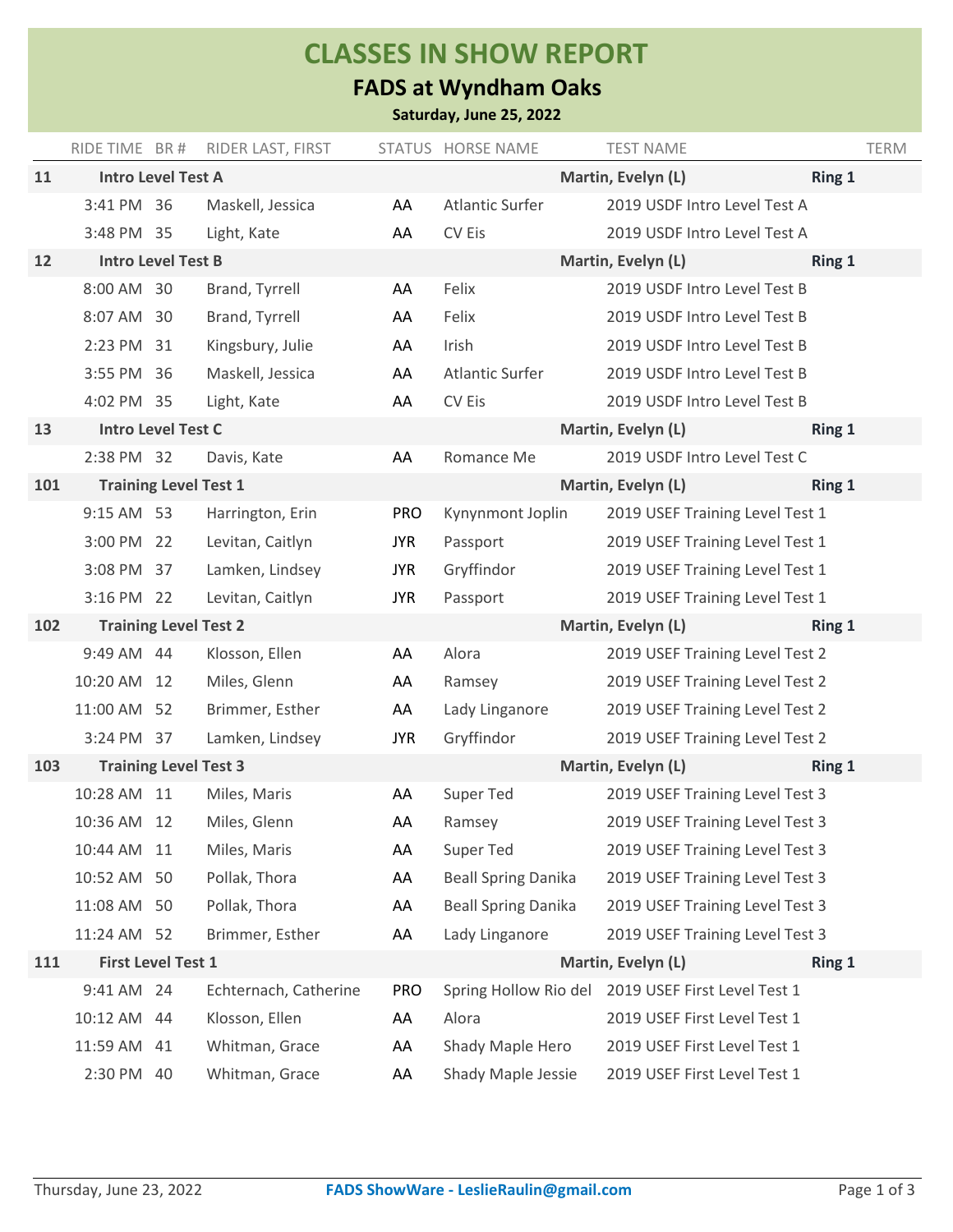|     | RIDE TIME BR #             |                            | RIDER LAST, FIRST                   |                    | STATUS HORSE NAME        | <b>TEST NAME</b>                                                  |        | <b>TERM</b> |
|-----|----------------------------|----------------------------|-------------------------------------|--------------------|--------------------------|-------------------------------------------------------------------|--------|-------------|
| 112 | <b>First Level Test 2</b>  |                            |                                     |                    | Martin, Evelyn (L)       |                                                                   |        | Ring 1      |
|     | 1:59 PM 38                 |                            | Borelli, Juliana                    | <b>PRO</b>         | Dabney                   | 2019 USEF First Level Test 2                                      |        |             |
|     | 2:07 PM 38                 |                            | Borelli, Juliana                    | <b>PRO</b>         | Dabney                   | 2019 USEF First Level Test 2                                      |        |             |
|     | 2:15 PM 15                 |                            | Stoneham, Liz                       | AA                 | Onyx                     | 2019 USEF First Level Test 2                                      |        |             |
| 113 |                            | <b>First Level Test 3</b>  |                                     |                    |                          | Martin, Evelyn (L)                                                | Ring 1 |             |
|     | 8:14 AM 45                 |                            | Sheehan, Bishop                     | AA                 | Apollo                   | 2019 USEF First Level Test 3                                      |        |             |
|     | 8:22 AM 46                 |                            | Stephenson, Sherry                  | AA                 | <b>Pymalion Prince</b>   | 2019 USEF First Level Test 3                                      |        |             |
|     | 11:16 AM 43                |                            | Brooke, Beth                        | <b>PRO</b>         | Shady Maple Hero         | 2019 USEF First Level Test 3                                      |        |             |
|     | 1:51 PM 42                 |                            | Brooke, Beth                        | <b>PRO</b>         | Shady Maple Jessie       | 2019 USEF First Level Test 3                                      |        |             |
| 121 | <b>Second Level Test 1</b> |                            |                                     |                    |                          | Martin, Evelyn (L)                                                | Ring 1 |             |
|     | 1:33 PM 49                 |                            | Coleman, Melanie                    | AA                 |                          | Spring Hollow Black Ja 2019 USEF Second Level Test 1              |        |             |
| 122 | <b>Second Level Test 2</b> |                            |                                     | Martin, Evelyn (L) |                          | Ring 1                                                            |        |             |
|     | 11:32 AM 20                |                            | Zolet, Caitlin                      | AA                 | <b>Trace of Gunsmoke</b> | 2019 USEF Second Level Test 2                                     |        |             |
|     | 11:41 AM 20                |                            | Zolet, Caitlin                      | AA                 | Trace of Gunsmoke        | 2019 USEF Second Level Test 2                                     |        |             |
| 123 |                            | <b>Second Level Test 3</b> |                                     |                    |                          | Martin, Evelyn (L)                                                | Ring 1 |             |
|     | 3:32 PM 33                 |                            | Protos, Pollly                      | AA                 | Encore                   | 2019 USEF Second Level Test 3                                     |        | Scratch     |
| 131 | <b>Third Level Test 1</b>  |                            |                                     | Martin, Evelyn (L) |                          | Ring 1                                                            |        |             |
|     | 8:30 AM 48                 |                            | Peterson, Melissa                   | AA                 | Fabrice                  | 2019 USEF Third Level Test 1                                      |        |             |
|     | 8:39 AM 39                 |                            | Borelli, Juliana                    | <b>PRO</b>         | Sure Bet                 | 2019 USEF Third Level Test 1                                      |        |             |
|     | 12:37 PM 29                |                            | Morris, Renee                       | AA                 |                          | Blue and White Britan 2019 USEF Third Level Test 1                |        |             |
|     | 1:42 PM 18                 |                            | Albert, Leslie                      | AA                 | Skyliner                 | 2019 USEF Third Level Test 1                                      |        |             |
| 133 | <b>Third Level Test 3</b>  |                            |                                     |                    | Martin, Evelyn (L)       |                                                                   |        |             |
|     |                            |                            |                                     |                    |                          |                                                                   | Ring 1 |             |
|     | 8:48 AM 21                 |                            | Ford, Madi                          | AA                 | Kynynmont Brianna        | 2019 USEF Third Level Test 3                                      |        |             |
|     | 8:57 AM 23                 |                            | Echternach, Catherine               | <b>PRO</b>         |                          | Spring Hollow Aurora 2019 USEF Third Level Test 3                 |        |             |
|     | 9:06 AM 21                 |                            | Ford, Madi                          | AA                 | Kynynmont Brianna        | 2019 USEF Third Level Test 3                                      |        |             |
|     | 9:23 AM 27                 |                            | Gage, Austen                        | AA                 | Arrogant B               | 2019 USEF Third Level Test 3                                      |        |             |
|     | 9:32 AM 27                 |                            | Gage, Austen                        | AA                 | Arrogant B               | 2019 USEF Third Level Test 3                                      |        |             |
|     | 11:50 AM 28                |                            | Echternach, Catherine               | <b>PRO</b>         |                          | Blue and White Britan 2019 USEF Third Level Test 3                |        |             |
| 134 |                            | <b>Third Level TOC</b>     |                                     |                    |                          | Martin, Evelyn (L)                                                | Ring 1 |             |
|     | 12:46 PM 17                |                            | Nebesky, Aviva                      | <b>PRO</b>         | Raison De Joie           | 2019 USEF Third Level Test 2                                      |        | HC          |
| 144 |                            | <b>Fourth Level TOC</b>    |                                     |                    |                          | Martin, Evelyn (L)                                                | Ring 1 |             |
|     | 1:14 PM 25                 |                            | Osburnsen, Laura                    | AA                 | Marie Stella Artois      | 2019 USEF Fourth Level Test 1                                     |        |             |
|     | 1:23 PM 25                 |                            | Osburnsen, Laura                    | AA                 | Marie Stella Artois      | 2019 USEF Fourth Level Test 2                                     |        |             |
| 158 | <b>FEI TOC</b>             |                            |                                     |                    |                          | Martin, Evelyn (L)                                                | Ring 1 |             |
|     | 12:55 PM 17<br>1:04 PM 26  |                            | Nebesky, Aviva<br>Webber, Christina | <b>PRO</b><br>AA   | Raison De Joie           | 2022 FEI Team JR<br>Spring Hollow Legend 2022 FEI Prix St Georges |        | HC          |